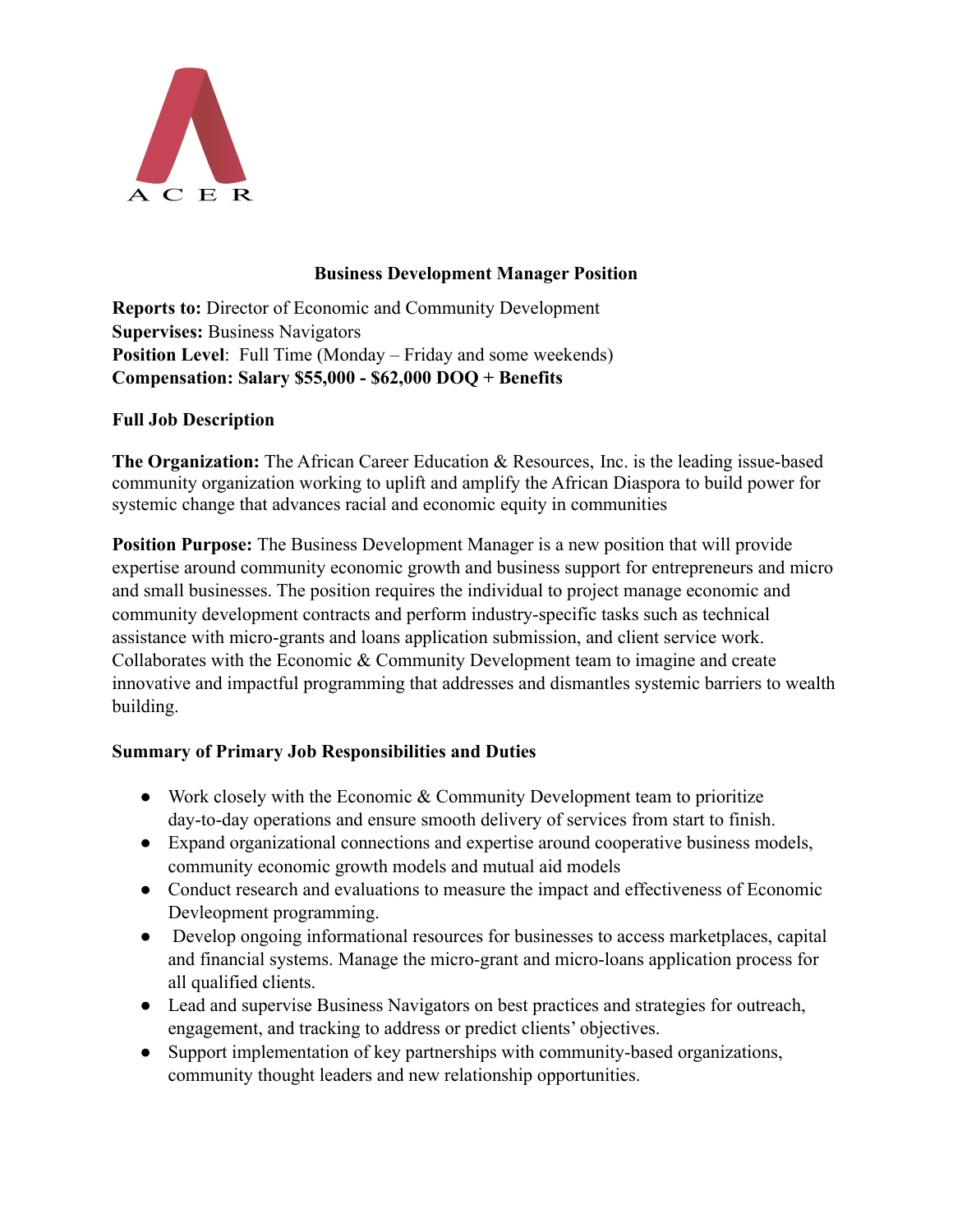

- Imagine and create new programming that addresses systemic barriers to wealth building and economic development, including pathways to capital funds.
- Perform additional responsibilities related to the success of the organization.

## **Desired Qualifications, Skills, and Abilities**

- 3-7 years (formal or informal) experience and leadership in economic development, investing, lending, solidarity economy or mutual aid strategies, Business, Sales, Real Estate, Construction, or related experience that demonstrates the knowledge and ability to perform the work.
- Proficiency in MS Office, Outlook, and CRM software (e.g., Salesforce) or related area.
- Familiarity with asset-based and place-based community economic growth models, and equity/solidarity frameworks.
- Excellent writer and oral communicator, and strong researcher and evaluator.
- Track record of building and maintaining partnerships.
- Demonstrated commitment to and understanding of racial equity and equitable community development practices.
- Ability to work well in a team and also autonomously.
- Willingness and ability to learn and grow to meet the changing requirements of the job.
- Interest in creating, leading and managing new programs to meet the needs of a highly innovative, entrepreneurial, and creative organization.
- Promotes and adheres to the organization's mission, vision, and values; policies, and applicable laws fairly and equitably.

## **How to apply:**

Applicants should provide the following information:

- A cover letter stating your interest, availability, and general qualifications
- A resume outlining your education, skills, and experience
- Please include three references